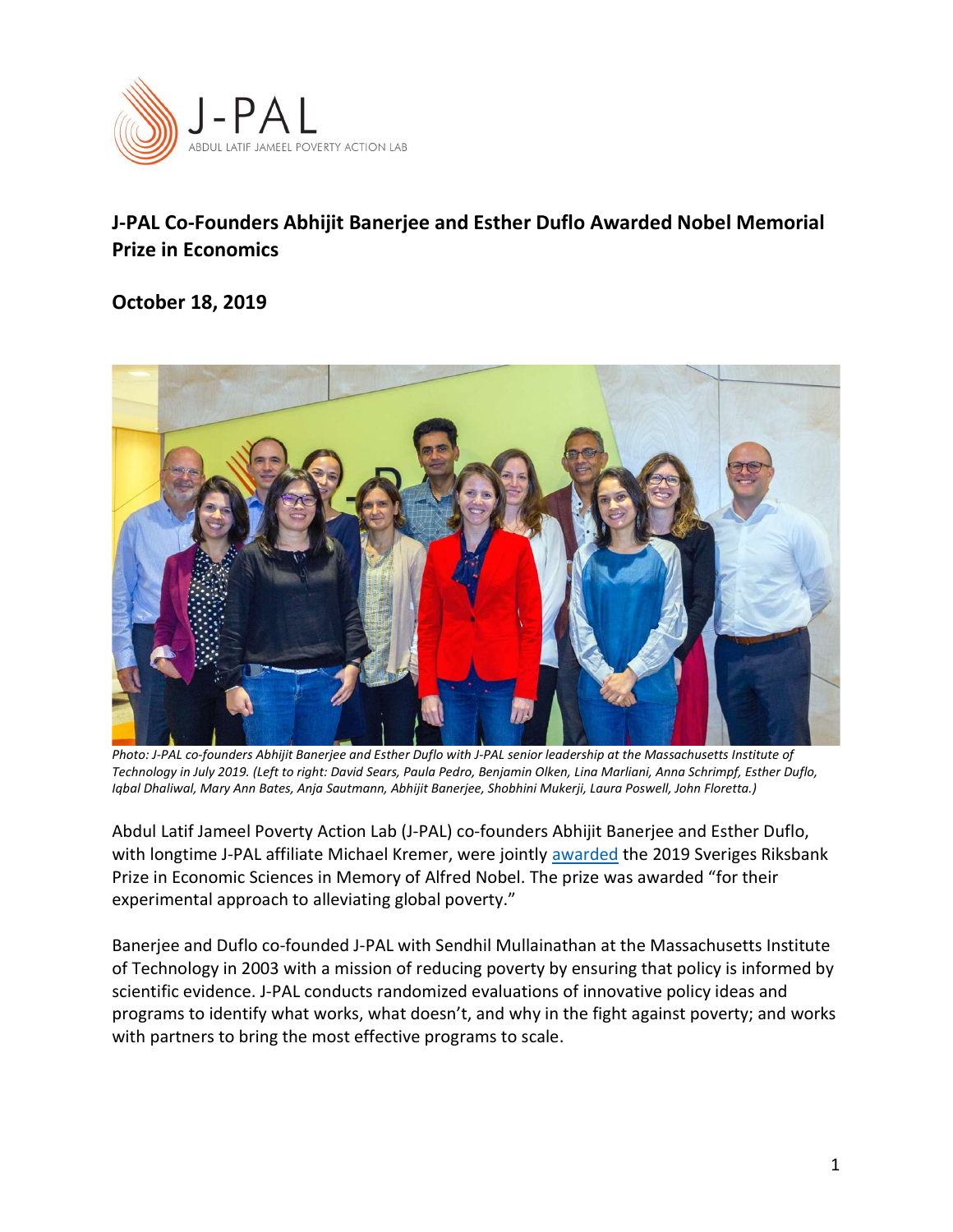

J-PAL began with just six staff members in 2003 and has since expanded to become a global research center with 181 affiliated researchers and 400 staff at leading research universities around the world. Its work is focused on research, policy engagement, and training:

- Research: J-PAL's researchers and staff design and support innovative, large-scale randomized evaluations to identify the most effective approaches to reducing poverty. To date more than 950 randomized evaluations have been conducted by J-PAL affiliated researchers.
- Policy engagement: J-PAL policy experts work with high-level decision-makers in government and other organizations to help them understand and apply results from randomized evaluations, and to scale up programs found to be most effective. More than 400 million people have been reached by scale-ups of programs found to be effective by J-PAL affiliates.
- Training: J-PAL's researchers and staff lead trainings for government officials and practitioners seeking to adopt evidence-based approaches to social policy and development. More than 7,000 people have participated in J-PAL training programs around the world.

When Banerjee and Duflo founded J-PAL in 2003, randomized evaluation was a relatively new methodology in development. Today, 2,900 randomized evaluations have been registered with the American Economic Association, and training in this methodology is standard practice in many university development economics programs.

In 2013, J-PAL opened a North America office to rigorously study what programs and policies meaningfully reduce poverty in the region. Over the past six years, the office has catalyzed more than eighty evaluations on important and understudied areas related to poverty in North America and has worked to translate research into action. J-PAL North America's work spans a wide range of sectors including health care delivery, homelessness and housing security, criminal justice, education, and labor force development. Through its State and Local Innovation Initiative, J-PAL North America also partners with state and local governments to use randomized evaluations to generate new and widely applicable lessons about which programs and policies work, which work best, and why.

Abhijit Banerjee noted, "J-PAL has and always will represent a shared bond between our affiliated researchers, more than 400 dedicated staff worldwide, and hundreds of funding and implementation partners. Without their incredible commitment, creativity, and hard work, this journey would not have been possible. I am so grateful to all of them."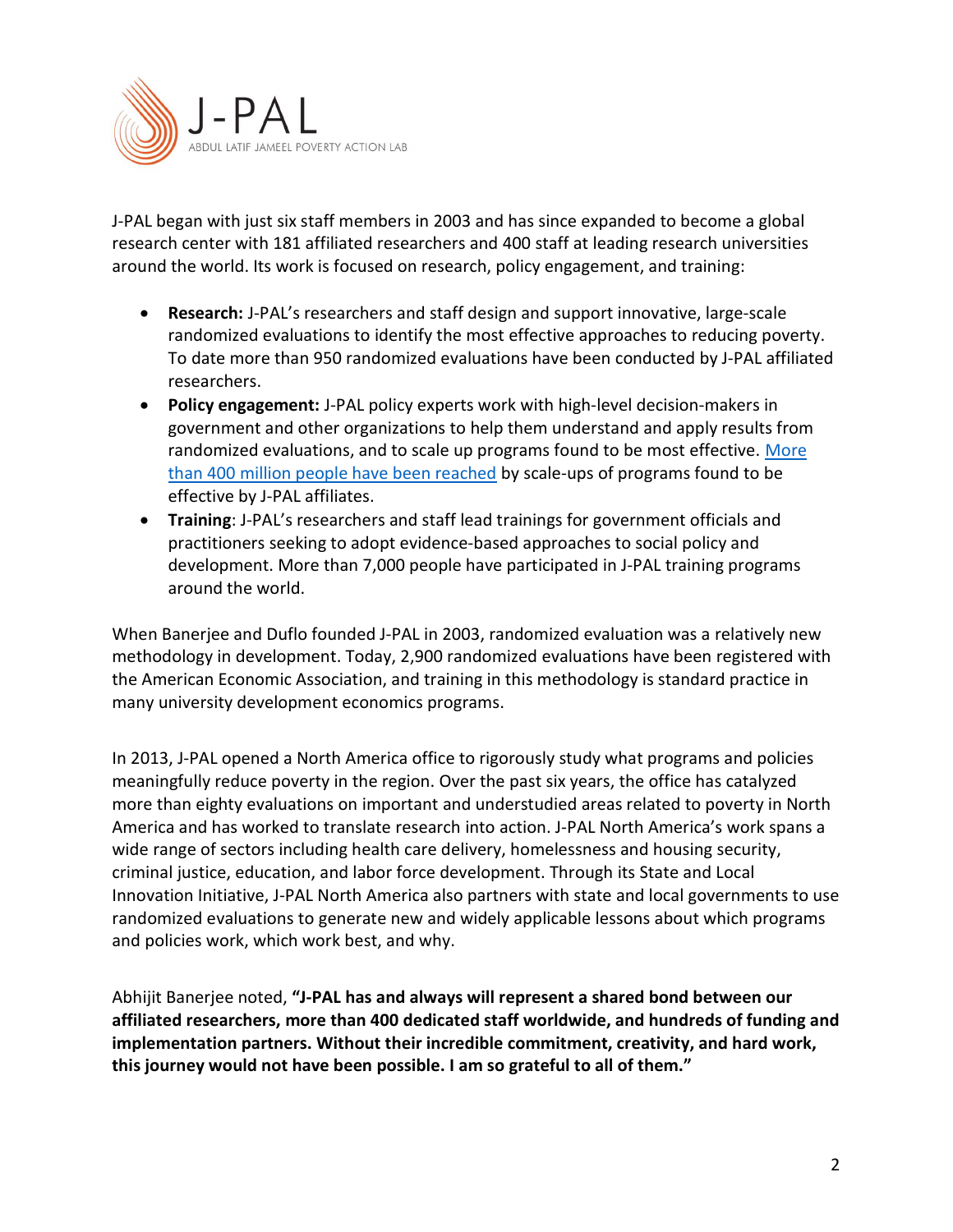

Iqbal Dhaliwal, Executive Director of J-PAL, said, "Abhijit and Esther are the rare founders who hit the incredible balance of providing a challenging and creative vision for the organization's growth, while giving huge freedom to staff to innovate. A lot of us joined J-PAL because we were inspired by them, and it is an honor to work alongside them every day to seek out the most promising approaches to ending global poverty."

Esther Duflo—the youngest person and second woman to win the Nobel Memorial Prize in Economics—said, "This recognition signifies the critical importance and urgency of our work. We have seen the great potential of experimental research and policy engagement to make change on a global scale. I look forward to taking this work forward with J-PAL's incredible affiliated researchers, staff, funders, and implementers to reach hundreds of millions more around the world."

Mary Ann Bates, Executive Director of J-PAL North America, stated, "The J-PAL North America office grew from Abhijit and Esther's vision to alleviate global poverty by also focusing on poverty in developed countries like the United States. This prize recognizes the innovation, importance, and urgency of the field of experimental economics. I've been inspired by our many state and local government partners and innovative service providers who are courageously running randomized evaluations. We're hopeful that the evidence generated will continue to improve many lives."

J-PAL's work is supported by visionary foundations, governments, and individuals. Major donors include Co-Impact, Community Jameel, Echidna Giving, Google.org, The William and Flora Hewlett Foundation, The Douglas B. Marshall Jr. Family Foundation, the Omidyar Network, the Australian Department of Foreign Affairs and Trade, and the UK Department for International Development. Donors to J-PAL's work in North America include The Alfred P. Sloan Foundation, Arnold Ventures, The Bill & Melinda Gates Foundation, The Layton-Lazo Family Fund, The Gerri and Rich Wong Family, The Overdeck Family Foundation, The Spencer Foundation, and The Robert Wood Johnson Foundation.

For more information, visit povertyactionlab.org/na.

Contact: Erin Graeber, J-PAL North America egraeber@povertyactionlab.org (617) 324-6916

##